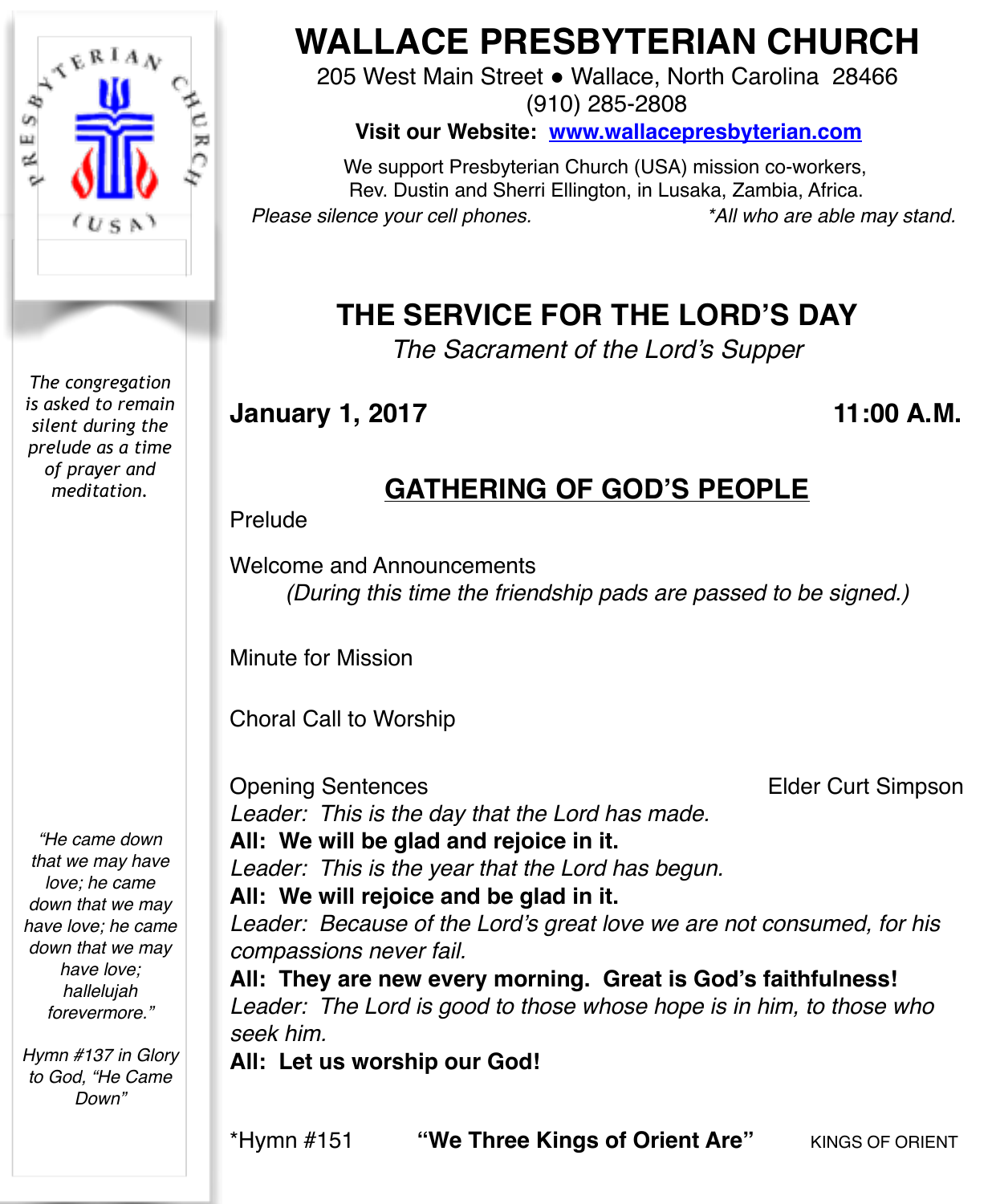*"If I were a wise man, I would do my part; yet what I can I give him: give my heart."*

*Christina Rosetti, "In the Bleak Midwinter"*



\*Unison Prayer of Confession

*Lord Jesus, yours are the seasons and the ages. Give us a new heart and a new spirit. Lord, have mercy. Jesus Christ, you are the beginning and the end of all that is, including our lives. Make a new beginning with all of us. Christ, have mercy. Lord Jesus, you breathe your Spirit on all creation. Make our old world new again. Lord, have mercy. Have mercy on us, Lord, and let your forgiveness and love come down on us day after day. Lead us to everlasting life. In your name we pray; hear our prayers, O Lord . . .*

*(A time for silent confession . . . )*

Responsive Assurance of Pardon *Leader: The Word is very near to us, in our hearts and on our lips.* **All: In Christ, we are forgiven. Our lives are made new and our future of hope is restored. Thanks be to God!**

\*Gloria Patri *Glory Be to the Father*

*Glory be to the Father, and to the Son, and to the Holy Ghost; as it was in the beginning, is now, and ever shall be, world without end. Amen, amen.*

## **PROCLAIMING GOD'S WORD**

Children's Sermon

Special Music

Unison Prayer for Illumination

*O God, open our understanding of your Word. Help us to see the possibilities you set before us as your children when we turn from our own ways and live by your truth. Strengthen our faith and love. In Christ's name we pray. Amen.*

| Sermon         | "What I Can I Give Him" | Dr. Philip K. Gladden                     |
|----------------|-------------------------|-------------------------------------------|
| Gospel Lesson  | <b>Matthew 2:1-12</b>   | $+$ Page 783                              |
| Epistle Lesson | Romans 12:1-2           | <b>Elder Curt Simpson</b><br>$+$ Page 922 |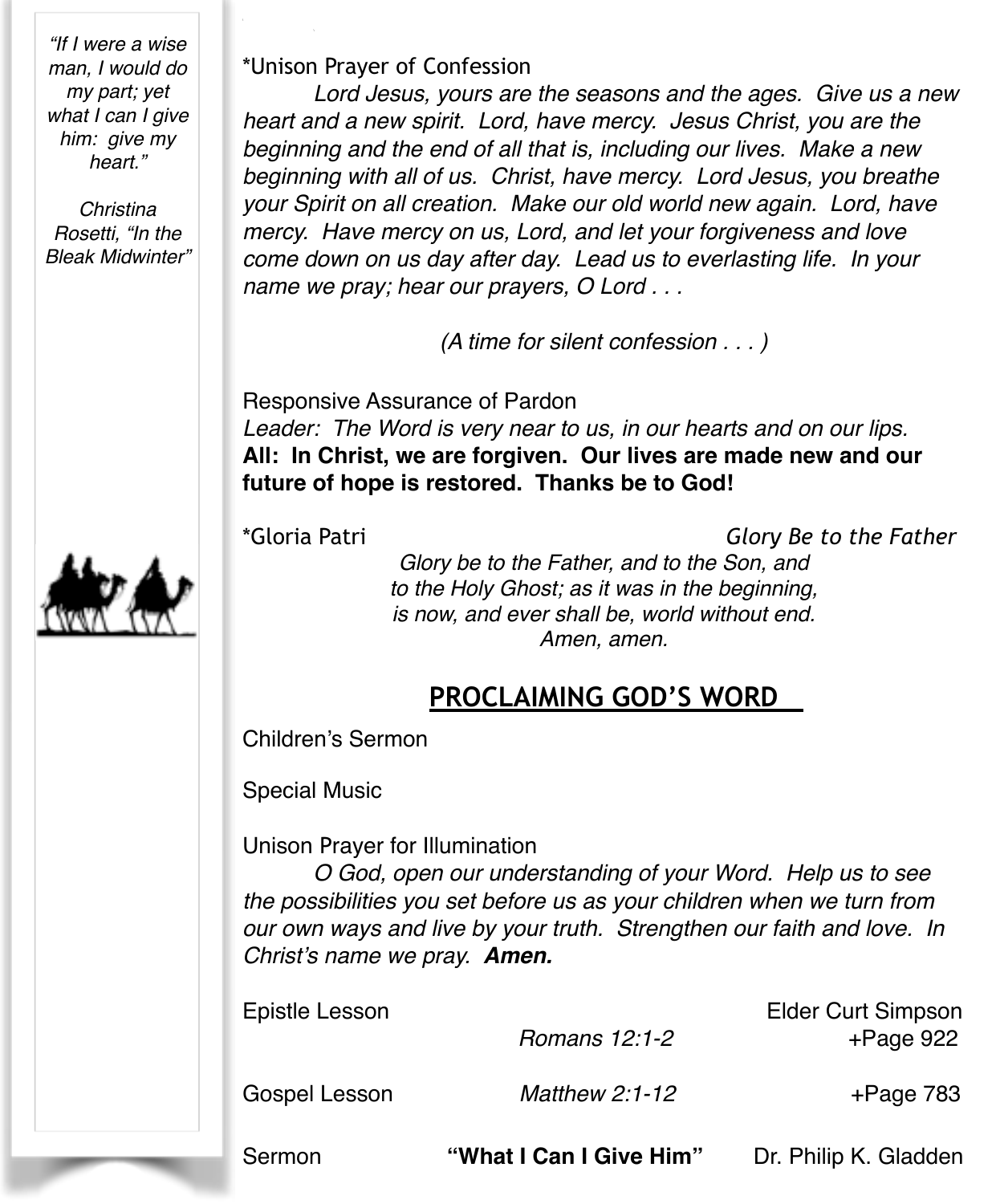

*"The magi, as you know, were wise men, wonderfully wise men who brought gifts to the Babe in the manger. They invented the art of giving Christmas presents."*

*O. Henry, "The Gift of the Magi"*



A Time for Silent Reflection

### **GIVING THANKS TO GOD**

Presentation of Tithes and Offerings

**Offertory** 

\*Doxology and Prayer of Dedication

*Praise God from whom all blessings flow; Praise Him all creatures here below; Praise Him above ye heavenly host; Praise Father, Son, and Holy Ghost. Amen.*

\*The Affirmation of Faith: The Apostles' Creed I believe in God the Father Almighty, Maker of heaven and earth, And in Jesus Christ his only Son our Lord; who was conceived by the Holy Ghost, born of the Virgin Mary, suffered under Pontius Pilate, was crucified, dead, and buried; he descended into hell; the third day he rose again from the dead; he ascended into heaven, and sitteth on the right hand of God the Father Almighty; from thence he shall come to judge the quick and the dead. I believe in the Holy Ghost, the holy catholic Church, the communion of saints, the forgiveness of sins, the resurrection of the body, and the life everlasting. **Amen.**

\*Hymn of Preparation #145 **"What Child Is This"** GREENSLEEVES

The Sacrament of the Lord's Supper The Invitation to the Table The Words of Institution The Great Prayer of Thanksgiving with the Lord's Prayer The Distribution of the Elements The Prayer after Communion

\*Hymn #694 **"Great God of Every Blessing"** AURELIA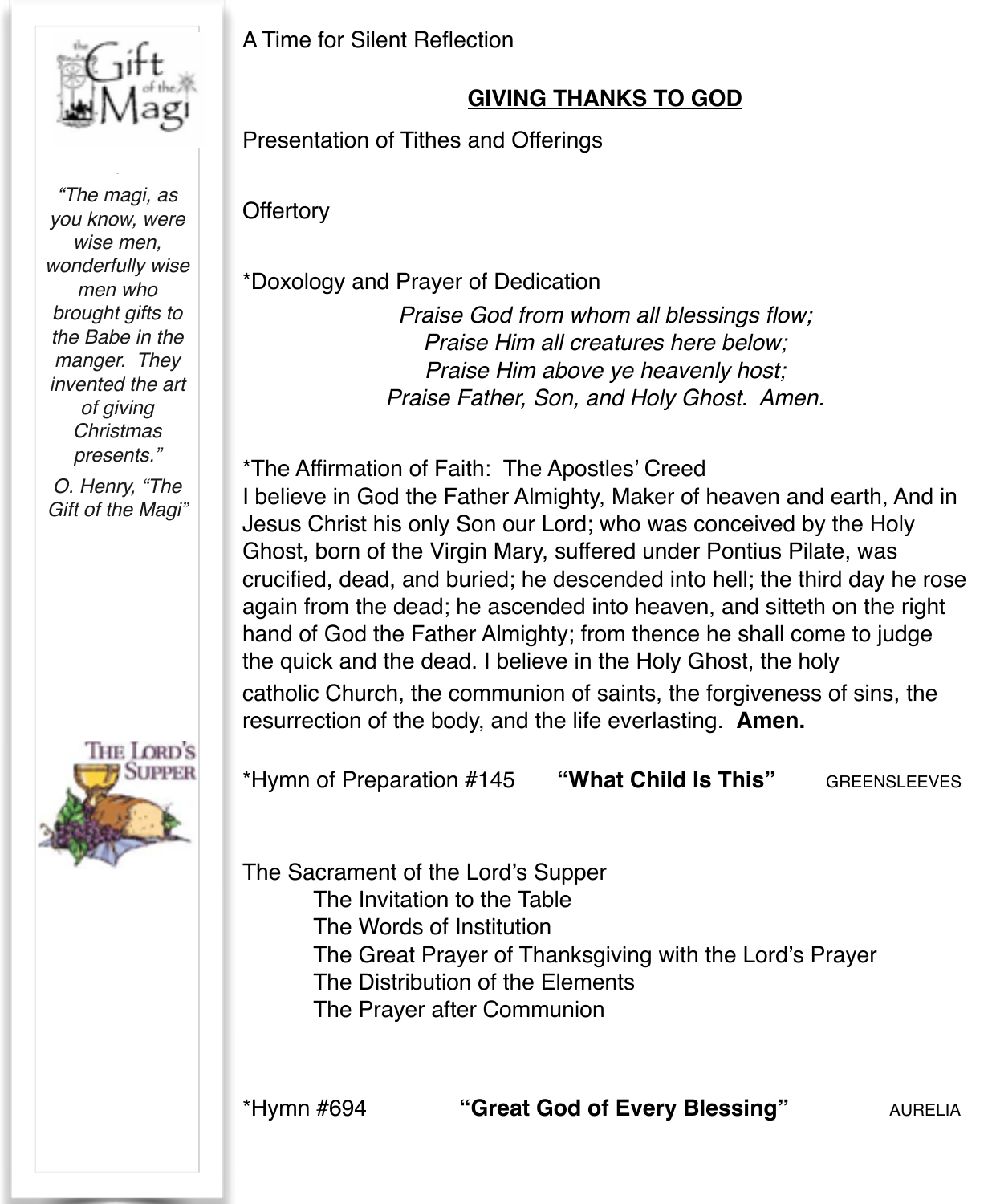*Our Unison Benediction was written by Christine Sine and posted on "Godspace," a community blog.*

\*Unison Benediction: Affirmation for the New Year

God is the eternal rock From year's beginning to its end God is faithful In each day God is present In each action God comes close Through all eternity God is trustworthy Yesterday, today and forever Sustaining, enlivening, making all things new God is the eternal rock

Choral Benediction

\*Postlude

\**All who are able may stand.* +*The page number in the pew Bible.*

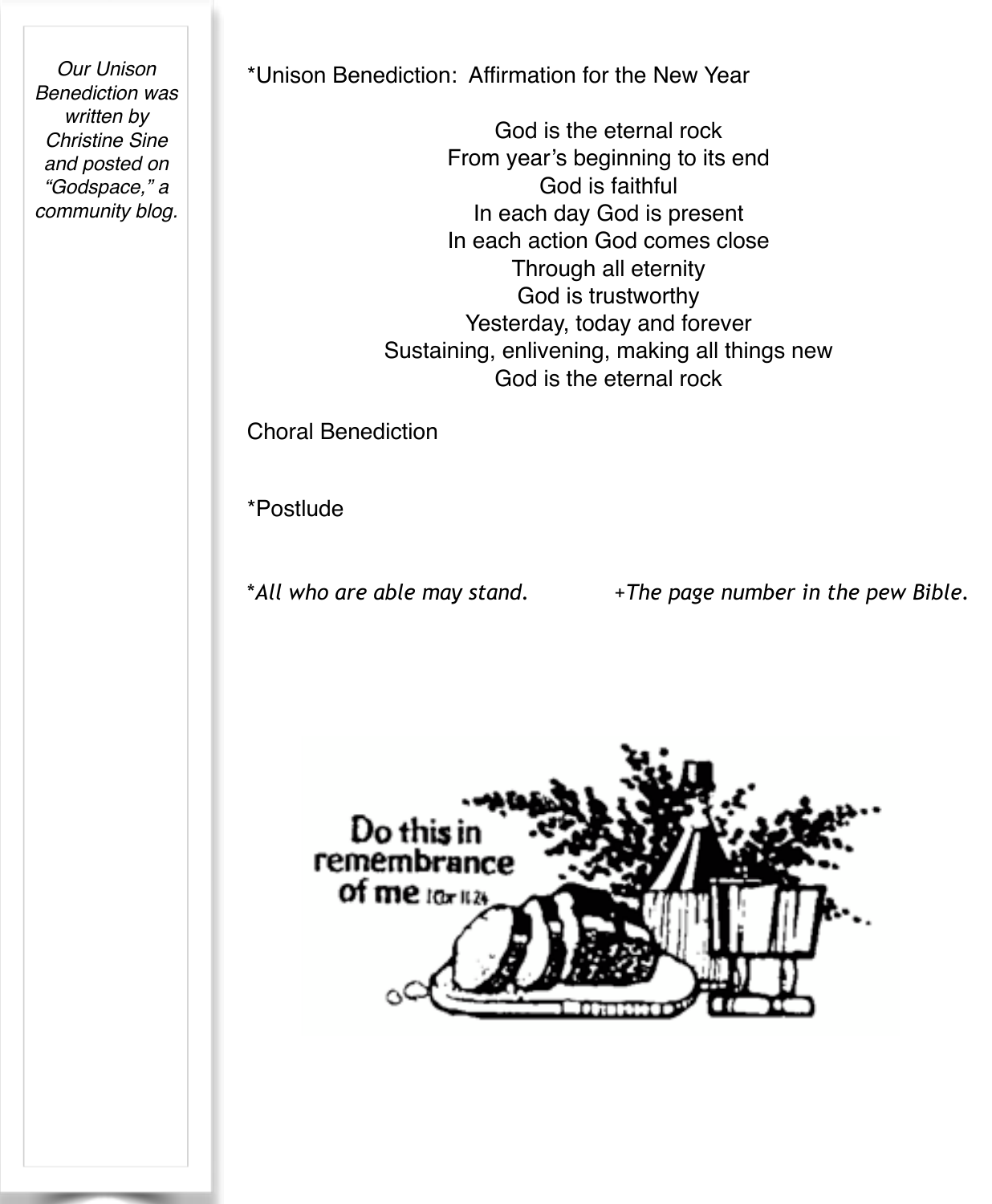| Sunday, January 1    |                   | <b>HAPPY NEW YEAR!</b>                        |
|----------------------|-------------------|-----------------------------------------------|
|                      | $9:40$ am         | <b>Opening Assembly</b>                       |
|                      | $10:00$ am        | <b>Sunday School</b>                          |
|                      | 11:00 am          | Worship with Communion                        |
| Monday, January 2    |                   | <b>Church Office Closed</b>                   |
|                      | $10:30$ am        | Circle #1: Church Office Building             |
| Tuesday, January 3   | $10:30$ am        | Circle #3: Joyce Ange                         |
|                      | 6:30 pm           | Presbyterian Men, Wallace Presbyterian Church |
|                      | 7:00 pm           | Circle #4: Ginny Blackney                     |
| Wednesday, January 4 |                   | No Wednesday Bible Study                      |
|                      | $6:00 \text{ pm}$ | <b>Handbells</b>                              |
|                      | 7:30 pm           | <b>Choir Practice</b>                         |

### **NOTES AND ANNOUNCEMENTS**

- This morning we celebrate the Sacrament of the Lord's Supper. All who have been baptized in the name of Jesus Christ and put their trust in him as Lord and Savior are welcome at the table.
- **The church office** will be closed on Monday, January 2 in observance of the New Year's holiday.
- " **Presbyterian Men** will meet at the Wallace Presbyterian Church on Tuesday, January 3 at 6:30 p.m. All men are welcome to join us for supper and Bible study.
- "**Elder Jim Sills** will be our preacher next Sunday, January 8.

*The Poinsettias in the sanctuary today are given by Cameron & Emily Lee in loving memory of Bill & Mary Emily Browder.*